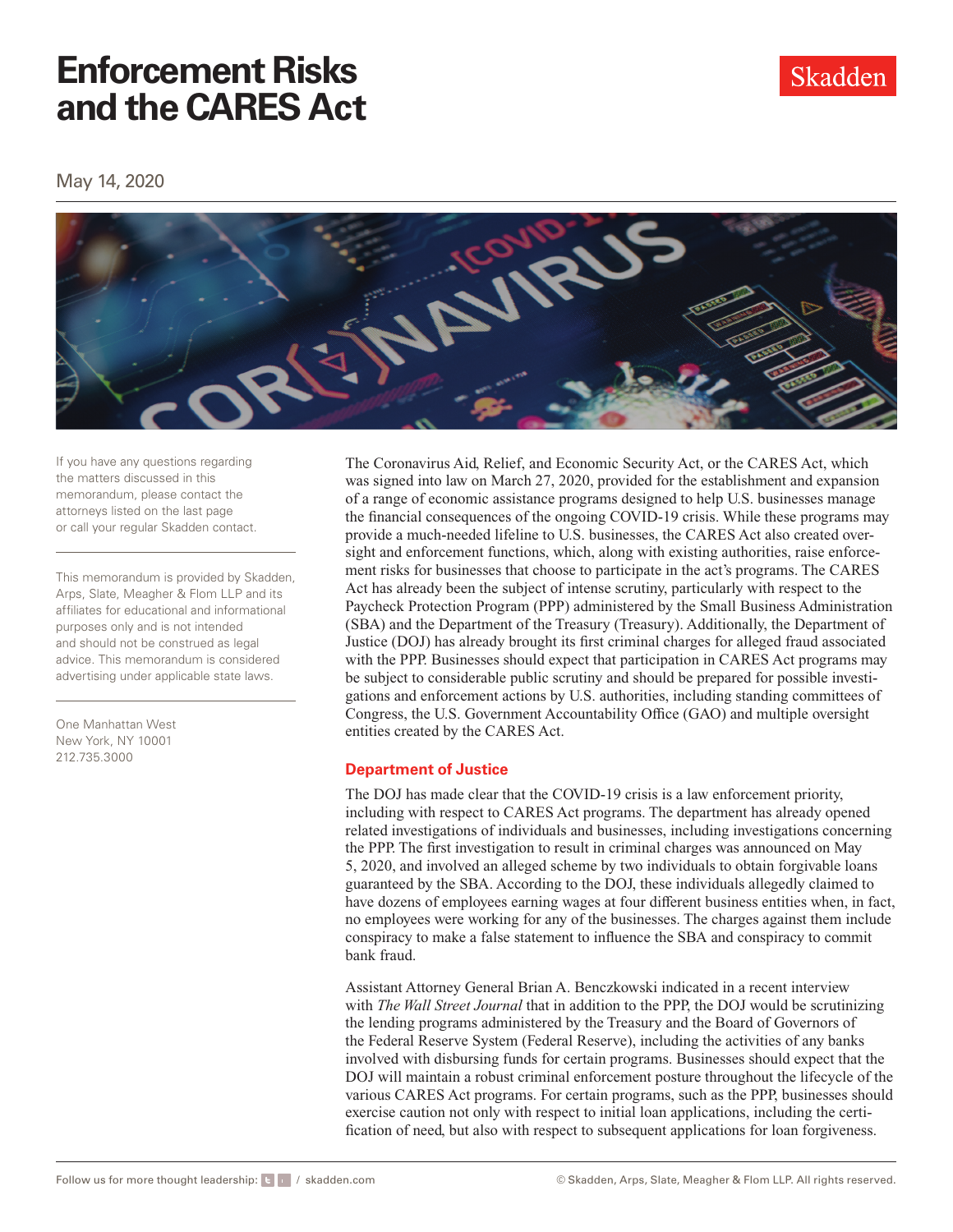The PPP application specifcally warns of criminal penalties for various crimes, including false statements under 18 U.S.C. § 1001, 15 U.S.C. § 645 and 18 U.S.C. § 1014.

In addition to criminal enforcement, False Claims Act risks are also associated with participation in CARES Act programs. The False Claims Act provides for treble damages against any person defrauding the federal government who knowingly presents, or causes to be presented, a false claim for payment or approval or who knowingly makes, uses, or causes to be made or used a false record or statement material to a false or fraudulent claim. The False Claims Act authorizes *qui tam* actions, in which private parties can sue on the U.S. government's behalf, to incentivize whistleblower reporting, and we expect that both the DOJ and private parties will bring cases related to the CARES Act.

### **Inspectors General**

Inspectors general for the various federal agencies that are involved in CARES Act programs have jurisdiction to review CARES Act programs within their respective purviews. Inspectors general have the power to request information or assistance from any federal, state or local government agency; to issue subpoenas to compel the production of documents; and to administer oaths and affirmations. Inspectors general can function as independent federal law enforcement agents within their respective agencies and may be authorized to carry frearms, make arrests and execute search warrants.

Inspectors general are likely to scrutinize the various CARES Act programs. The inspector general for the SBA, for example, has already started reviewing the PPP, including the disbursements of loans, and may also review any subsequent forgiveness. The authority of the inspectors general for the various federal agencies is in addition to the authority of the special inspector general, which was created under the CARES Act and is discussed below in detail.

### **Federal and State Banking Regulators**

Federal and state banking regulators may also review participation in certain CARES Act programs by regulated fnancial institutions, such as participation in the PPP through loan origination. Federal and state banking regulators have broad authority with respect to the safety and soundness of the fnancial institutions that they supervise, and they could potentially examine how these fnancial institutions have participated in CARES Act programs. For example, federal and state banking regulators could review how fnancial institutions determined which customers would receive loans under the PPP, an area that has been the subject of scrutiny in the news media and in recently fled private litigation.

### **CARES Act Oversight and Enforcement Functions**

The CARES Act created new oversight and enforcement functions, including the Pandemic Response Accountability Committee (PRAC), the Congressional Oversight Commission (the commission), and the Special Inspector General for Pandemic Response (SIGPR), each with specifc powers and areas of responsibility. Additionally, the House of Representatives created a special oversight and investigative entity known as the Select Subcommittee on the Coronavirus Crisis.

#### **Pandemic Response Accountability Committee**

The PRAC is a committee established within the Council of the Inspectors General on Integrity and Efficiency, an existing institution, to promote transparency and conduct oversight to detect and prevent waste, fraud, abuse, and mismanagement and to mitigate major risks that cut across program and agency boundaries. The PRAC's mandate covers not only funds made available to any nonfederal entity under the CARES Act, but also funds made available to any nonfederal entity under certain other laws related to the coronavirus response. In connection with the committee's duty to review the programs, operations and expenditures relating to the covered funds, it has the power to issue subpoenas to compel the production of documents; to compel testimony, including testimony at public hearings; and to administer oaths and affirmations.

The PRAC is required to submit certain reports to the president and Congress, including biannual reports summarizing the committee's fndings. The PRAC must also submit to Congress other reports as the committee considers appropriate concerning the use of covered funds. The PRAC must make its reports publicly available on its website, although it may redact certain portions that would be exempt from disclosure under the Freedom of Information Act.

The PRAC is currently comprised of 20 inspectors general and is chaired in an acting capacity by DOJ Inspector General Michael E. Horowitz. The committee appointed Robert A. Westbrooks, a former inspector general of the Pension Beneft Guaranty Corporation, as its executive director.

#### **Congressional Oversight Commission**

Like the 2008 legislation establishing the Troubled Assets Relief Program (TARP), the CARES Act created the Congressional Oversight Commission to conduct oversight of implementation of certain provisions of the law. In contrast to the PRAC's broad mandate, the commission's mandate is focused on administration of certain CARES Act programs by the Treasury and the Federal Reserve. The commission has the power to hold hearings, take testimony and receive evidence; hire a staff; and obtain informa-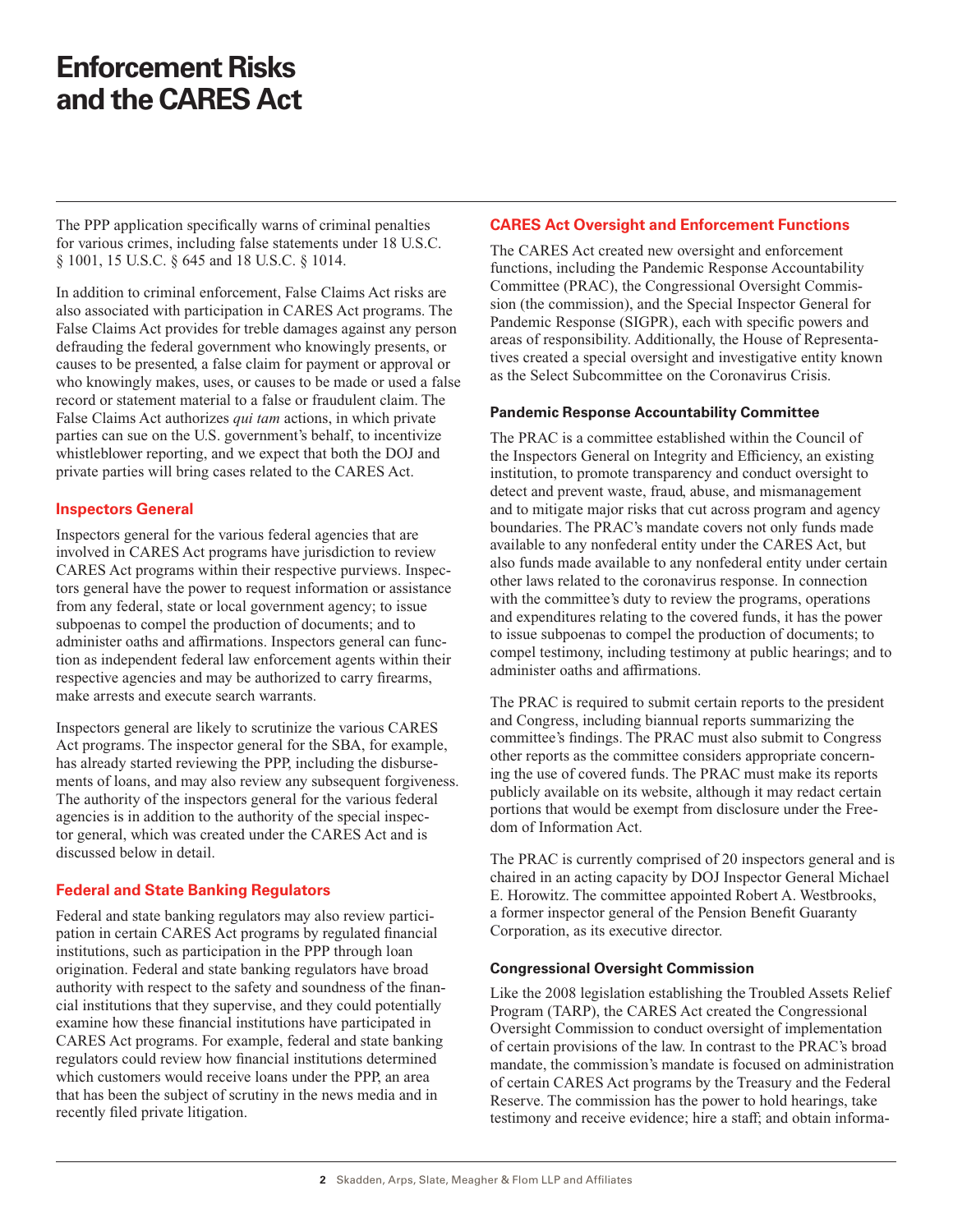tion from any federal agency or department upon the request of its chairperson. The commission will make reports to Congress every 30 days.

The commission is comprised of fve members. Consistent with the CARES Act, the speaker of the House, the House minority leader, the Senate majority leader and the Senate minority leader have each appointed one member of the commission. Their appointees are Rep. Donna Shalala (D-Fla.), Rep. French Hill (R-Ark.), Sen. Pat Toomey (R-Pa.) and Bharat R. Ramamurti, respectively. Mr. Ramamurti is a former aide to Senator Elizabeth Warren, who herself chaired the TARP Congressional Oversight Commission until her election to the Senate in 2012. The fnal commission member will be chosen jointly by the speaker of the House and the Senate majority leader to serve as chairperson.

### **Special Inspector General for Pandemic Response**

The SIGPR is an independent federal law enforcement agency established by the CARES Act within the Treasury, which is modeled after the Office of the Special Inspector General for TARP (SIGTARP). The SIGPR is responsible for conducting, supervising and coordinating audits and investigations of the making, purchase, management and sale of loans, loan guarantees and other investments made by the Treasury under any program established by the secretary of the Treasury through the CARES Act. Similar to SIGTARP, the CARES Act provides that SIGPR agents will be federal law enforcement officers authorized to carry frearms, make arrests and execute search warrants.

The SIGPR has the power to issue subpoenas to compel the production of documents and to administer oaths and affirmations. The agency is also authorized to request information from other government agencies, and the CARES Act requires it to report to Congress "without delay" any refusal of such a request that in the judgment of the SIGPR is unreasonable. When signing the act into law, President Trump issued a statement saying that he would not permit the SIGPR to issue reports to Congress without presidential supervision — a position consistent with those taken on similar legislative provisions by other recent administrations.

While SIGTARP investigations were generally concentrated in particular sectors of the economy, such as fnancial services, SIGPR investigations will likely cover a much broader range of businesses, given the broader range of sectors that may accept loans, loan guarantees and other investments made by the Treasury under covered programs. Like the SIGTARP, the SIGPR might view its mandate as an opportunity to engage in wide-ranging probes of the conduct of businesses that accept investments made by the Treasury under covered programs. We note that the SIGTARP has proven to be a formidable law enforcement agency, with investigations that resulted in 384 criminal convictions, including 302 defendants sentenced to

terms of imprisonment on charges including bank fraud, securities fraud, money laundering, mortgage fraud and conspiracy.

On April 6, 2020, President Trump nominated Brian D. Miller to serve as the SIGPR. Mr. Miller was at the time of his nomination a senior associate counsel to the president in the Office of White House Counsel. He previously served as inspector general for the General Services Administration from 2005 through 2014. Mr. Miller's nomination was approved by the Senate Banking Committee and is pending Senate confrmation.

### **House Select Subcommittee on the Coronavirus Crisis**

By adoption of a resolution on April 23, 2020, the House of Representatives established an investigative subcommittee empowered to issue subpoenas and take depositions on all matters related to the coronavirus. The subcommittee is authorized to conduct a full and complete investigation regarding the use of taxpayer funds and relief programs to address the coronavirus crisis, including through federal agencies; state and local government entities; fnancial institutions and other private businesses; contracts; grants; loans, loan guarantees and investments; cooperative agreements; and any other means. Further, the subcommittee is directed to investigate reports of waste, fraud and abuse, price gouging, profteering, or other abusive practices related to the coronavirus crisis.

#### **Government Accountability Office**

The GAO is an independent, nonpartisan agency used by Congress to investigate how federal funds are spent. At the request of congressional committees, the GAO will audit a federal agency or program to determine whether federal funds are spent appropriately and as Congress intended. At the conclusion of an audit, the GAO typically prepares a public report of its fndings and recommendations and may present the report as testimony before a congressional committee.

### **Conclusion**

Like fnancial institutions and auto manufacturers under the TARP program a decade ago, businesses that receive assistance under the CARES Act may be subject to enhanced scrutiny of their actions — even if not directly related to CARES Act assistance. Such scrutiny may last after CARES Act assistance is terminated and may continue under a diferent administration with diferent enforcement priorities. In general, however, Congress, the DOJ, inspectors general, federal regulators, state authorities, private litigants and the media can all be expected to review facets of CARES Act programs. Both fnancial institutions involved in administering CARES Act programs and businesses receiving CARES Act assistance should ensure that they have appropriate measures in place to maintain compliance with all applicable rules and regulations.